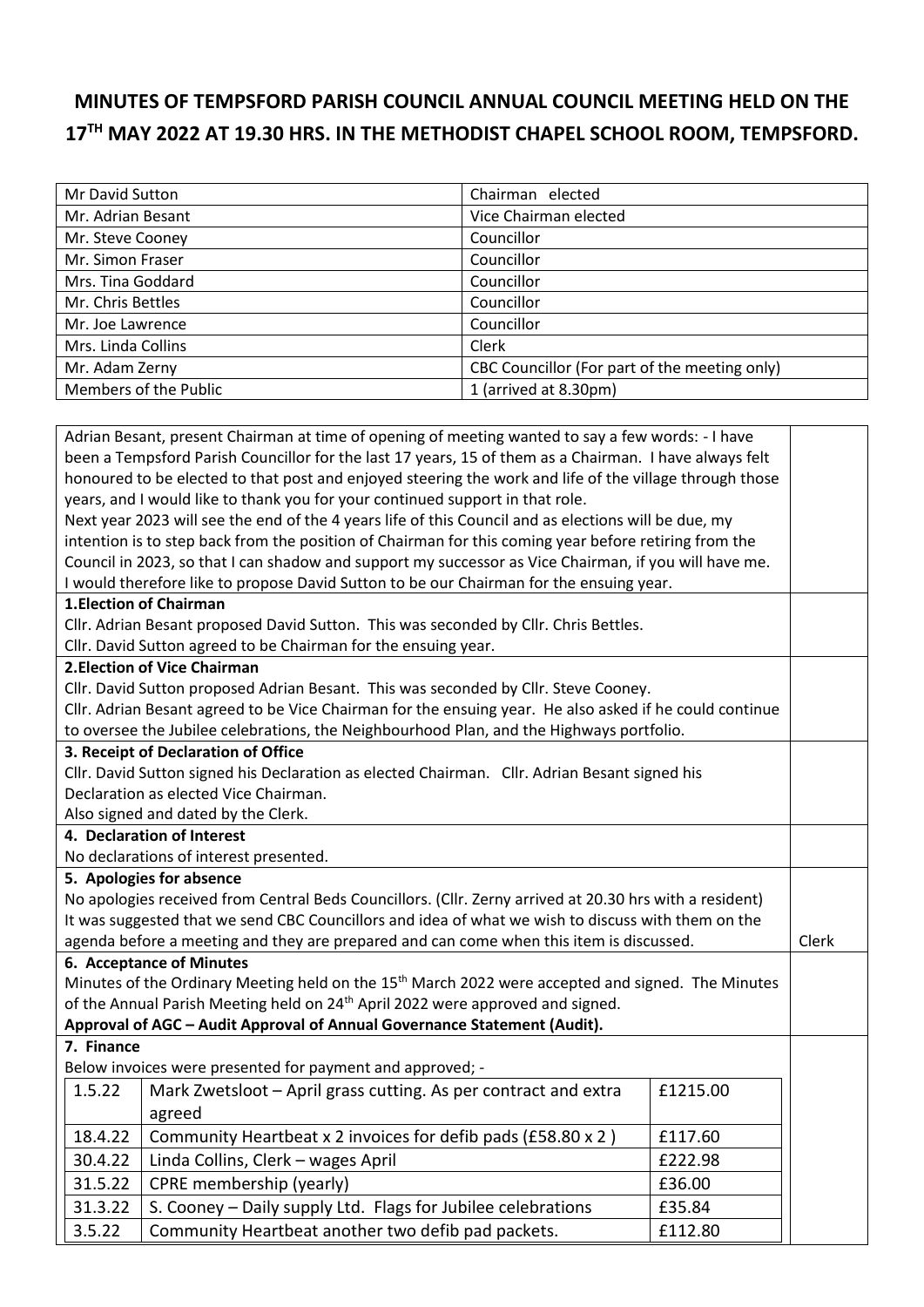|                                                                                                                                                                                                          | 13.5.22               | Stuart Memorial Hall - Annual Parish Mtg. 26.4.22.                                                                             | £26.00   |        |  |
|----------------------------------------------------------------------------------------------------------------------------------------------------------------------------------------------------------|-----------------------|--------------------------------------------------------------------------------------------------------------------------------|----------|--------|--|
|                                                                                                                                                                                                          | 31.3.22               | Zurich Insurance - This is due $1st$ June 2022 (at moment)                                                                     | £616.18  |        |  |
|                                                                                                                                                                                                          |                       | <b>Total</b>                                                                                                                   | £2382.40 |        |  |
|                                                                                                                                                                                                          | <b>Reconciliation</b> |                                                                                                                                |          |        |  |
| Opening balance £10386.57 31 <sup>st</sup> March 2022.                                                                                                                                                   |                       |                                                                                                                                |          |        |  |
|                                                                                                                                                                                                          | Income April          | £15800.00 (Precept and Burial)                                                                                                 |          |        |  |
|                                                                                                                                                                                                          | Expenditure           | £2494.43                                                                                                                       |          |        |  |
|                                                                                                                                                                                                          |                       | £23692.14                                                                                                                      |          |        |  |
|                                                                                                                                                                                                          | Savings a/c           | £15490.28                                                                                                                      |          |        |  |
|                                                                                                                                                                                                          |                       | Tempsford 2000 £974.39                                                                                                         |          |        |  |
|                                                                                                                                                                                                          | <b>Total</b>          | £40156.81                                                                                                                      |          |        |  |
|                                                                                                                                                                                                          |                       |                                                                                                                                |          |        |  |
| Neighbourhood plan - £3275.05 less Alison Eardley invoice £1680.00 = £1595.05 which is<br>ringed fenced.                                                                                                 |                       |                                                                                                                                |          |        |  |
| Audit - The Internal Audit Report, Accounting Statements and Certificate of Exemption.<br>Were all approved.                                                                                             |                       |                                                                                                                                |          |        |  |
|                                                                                                                                                                                                          |                       |                                                                                                                                |          |        |  |
|                                                                                                                                                                                                          |                       | Mr. Elwes will be charging £50 for the internal Audit. Clerk to request an invoice for the                                     |          | Clerk  |  |
|                                                                                                                                                                                                          | service.              |                                                                                                                                |          |        |  |
|                                                                                                                                                                                                          |                       |                                                                                                                                |          |        |  |
|                                                                                                                                                                                                          |                       | Insurance due on or before 1 <sup>st</sup> June. Need to agree on new asset list with Zurich Insurance                         |          | Clerk. |  |
|                                                                                                                                                                                                          |                       | company. The Clerk will send round the present list.                                                                           |          |        |  |
|                                                                                                                                                                                                          |                       | 8. Public Session - one member had mentioned that she would like her Open Garden Day mentioned<br>on the Jubilee Celebrations. |          |        |  |
|                                                                                                                                                                                                          |                       |                                                                                                                                |          |        |  |
| Jubilee Update: - Beacon - Cllr. Besant "on reading information in the Tempsford Times about our<br>plans for a Beacon on the Thursday evening, some residents of Church End expressed a deep concern    |                       |                                                                                                                                |          |        |  |
| over it being a bonfire in Gannock House paddock. To go as far as to take out an Injunction against it                                                                                                   |                       |                                                                                                                                |          |        |  |
| and if anything happened the person concerned would sue the Parish Council and every Councillor on                                                                                                       |                       |                                                                                                                                |          |        |  |
| it personally. Therefore, as it is too late to order a traditional style gas-fuelled beacon, and as a bonfire                                                                                            |                       |                                                                                                                                |          |        |  |
|                                                                                                                                                                                                          |                       | anywhere near the Stuart Memorial Hall could affect the traffic on the A1, the Parish Council decided                          |          |        |  |
| to cancel that part of the celebrations."                                                                                                                                                                |                       |                                                                                                                                |          |        |  |
|                                                                                                                                                                                                          |                       | The Council praised Cllr. Besant for the way he handled the jubilee meeting and this particular difficult                      |          |        |  |
|                                                                                                                                                                                                          | situation.            |                                                                                                                                |          |        |  |
|                                                                                                                                                                                                          |                       | Therefore, the proclamation, punch, jubilee song etc., would all be moved to the Saturday                                      |          |        |  |
|                                                                                                                                                                                                          | celebrations.         |                                                                                                                                |          |        |  |
| The Programme, therefore, would be: - Friday - Afternoon Tea at the Methodist Chapel, plus Juliet's                                                                                                      |                       |                                                                                                                                |          |        |  |
| open garden. Saturday - Fun Day at the Church Street play area to include, tree planting,                                                                                                                |                       |                                                                                                                                |          |        |  |
| proclamation, poem etc. 5 aside football, races for children, Bouncy Castle, Paying bar, Tea Tent (free),                                                                                                |                       |                                                                                                                                |          |        |  |
| Hog roast (free) Tug of war - Church End/Station Road. Ice cream van. Sunday - Street Parties,                                                                                                           |                       |                                                                                                                                |          |        |  |
| Museum open.                                                                                                                                                                                             |                       |                                                                                                                                |          |        |  |
| Get everyone to decorate their houses, lamp posts. Posters to be made a put up on notice boards,                                                                                                         |                       |                                                                                                                                |          |        |  |
| Facebook, website. Then put a flyer in everyone's house.<br>Marquees to be erected for tea tent and bar, children's biscuit decorating and hog roast serving. Risk                                       |                       |                                                                                                                                |          | Clerk  |  |
|                                                                                                                                                                                                          |                       |                                                                                                                                |          |        |  |
| Assessment to be done. Grass cut before, straw bales to sit on, Temporary Events Notice to be                                                                                                            |                       |                                                                                                                                |          |        |  |
| obtained. Hole to be dug for the tree - Copper Beech. The tree planting will be performed by Stephen<br>Gosling with the lady who put the tree in at The Stuart Memorial Hall on the date of the Queen's |                       |                                                                                                                                |          |        |  |
| Coronation.                                                                                                                                                                                              |                       |                                                                                                                                |          |        |  |
| Picnic area to be tidied up and eventually made into the Platinum Jubilee Picnic Area.                                                                                                                   |                       |                                                                                                                                |          |        |  |
| 9. Police                                                                                                                                                                                                |                       |                                                                                                                                |          |        |  |
|                                                                                                                                                                                                          |                       | Cllr. Goddard said that the zoom meeting was more to introduce the Police Commissioner more to                                 |          |        |  |
| everyone. It was apparent that the Luton area take a good deal of the allotted money for police.                                                                                                         |                       |                                                                                                                                |          |        |  |
| Cllr. Goddard wanted to know our priorities as she was attending the meeting on the $25th$ May 2022.                                                                                                     |                       |                                                                                                                                |          |        |  |
| She felt that drug problem was a priority, after the Cannabis farm had been found at Station Yard.                                                                                                       |                       |                                                                                                                                |          |        |  |
| 10. CBC Councillor                                                                                                                                                                                       |                       |                                                                                                                                |          |        |  |